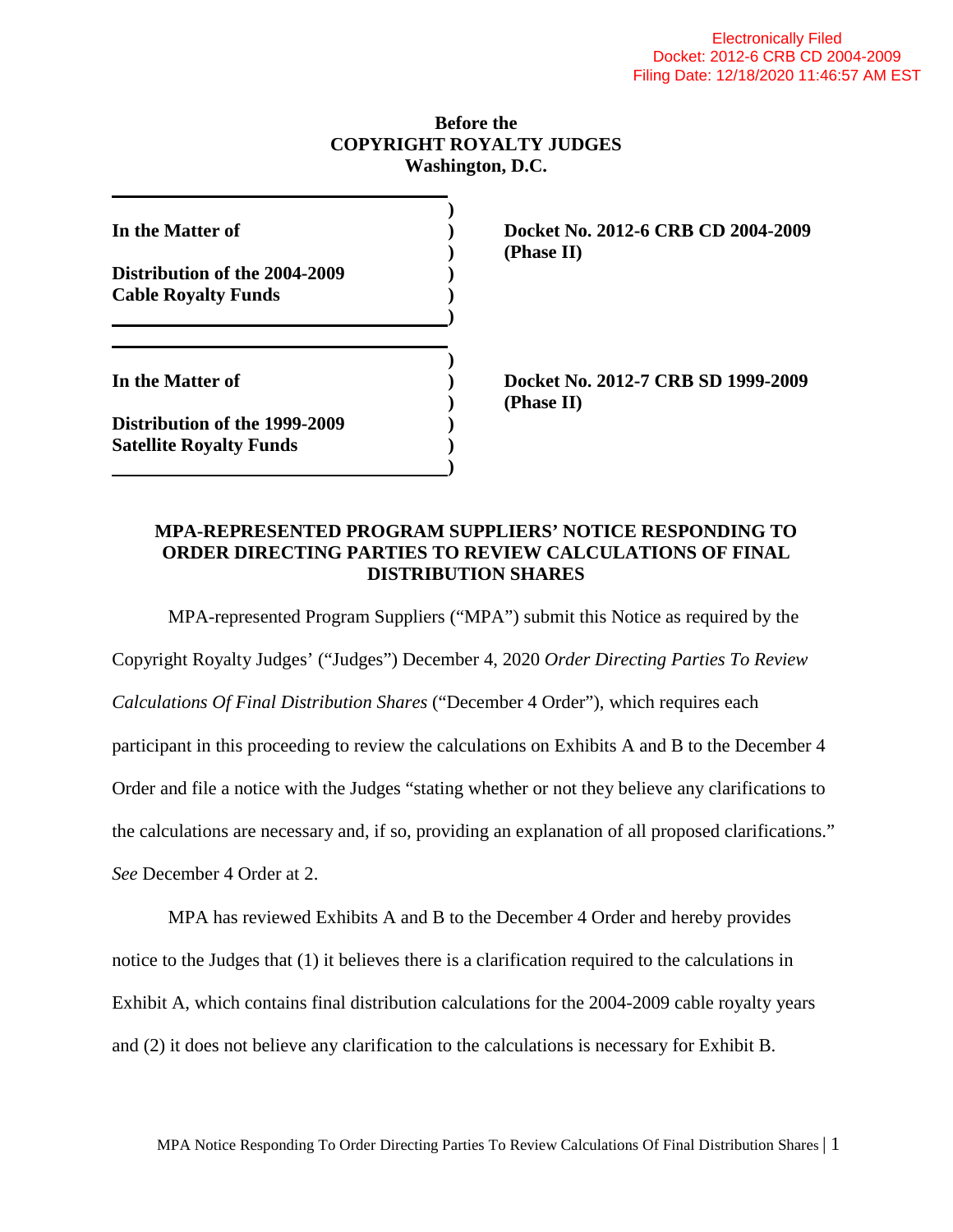The 2004-2009 cable settlement shares for the Program Suppliers category that the Phase I Parties reported to the Judges in this proceeding on October [1](#page-1-0)1, 2016, $<sup>1</sup>$  and that MPA reported</sup> to the Licensing Division again on November 6, 2020, had been adjusted downward to account for the shares of the 2004-2009 cable royalty funds National Public Radio ("NPR") received "off the top," so that the reported adjusted Program Suppliers category shares could be applied directly to the 2004-2009 cable royalty funds without the need for any further adjustments. *See*  Joint Response at 2. The Licensing Division used these adjusted Program Suppliers category shares in Exhibit A. However, the 2004-2009 cable royalty shares used in Exhibit A for the Devotional Category do not appear to have been similarly adjusted downward to account for NPR's 2004-2009 cable shares, and MPA has not been able to identify any other adjustments in Exhibit A that otherwise reflect taking NPR's share "off the top" for the Devotional category before applying the unadjusted settlement shares. As a result, it appears that Program Suppliers' 2004-2009 cable shares were adjusted in Exhibit A so that they are "net of NPR," while the 2004-2009 cable shares for the Devotional category remain unadjusted in Exhibit A, and are consequently not "net of NPR."<sup>[2](#page-1-1)</sup>

There are two possible ways that this error in Exhibit A could be clarified. One possible way to address the error would be for the Licensing Division to apply a downward adjustment to the 2004-2009 cable shares for the Devotional Category to take NPR's share "off the top" before applying those shares to the 2004-2009 cable royalty funds, as was done with the adjusted shares

<span id="page-1-0"></span><sup>&</sup>lt;sup>1</sup> See Joint Response Of The Phase I Parties To Order Granting In Part And Denying In Part IPG's Motion For Partial Distribution Of Program Suppliers Royalties (October 11, 2016) (RESTRICTED) at 2 ("Joint Response").

<span id="page-1-1"></span><sup>&</sup>lt;sup>2</sup> MPA has not been able to identify calculations in Exhibit A that separately take NPR's share "off the top" before applying the 2004-2009 cable shares attributable to the Program Suppliers and Devotional categories. However, if the Licensing Division did take NPR's share "off the top" in Exhibit A and then also applied the adjusted 2004-2009 cable settlement shares that MPA reported for the Program Suppliers category, it would incorrectly reduce Program Suppliers' final distribution shares by taking NPR "of the top" twice.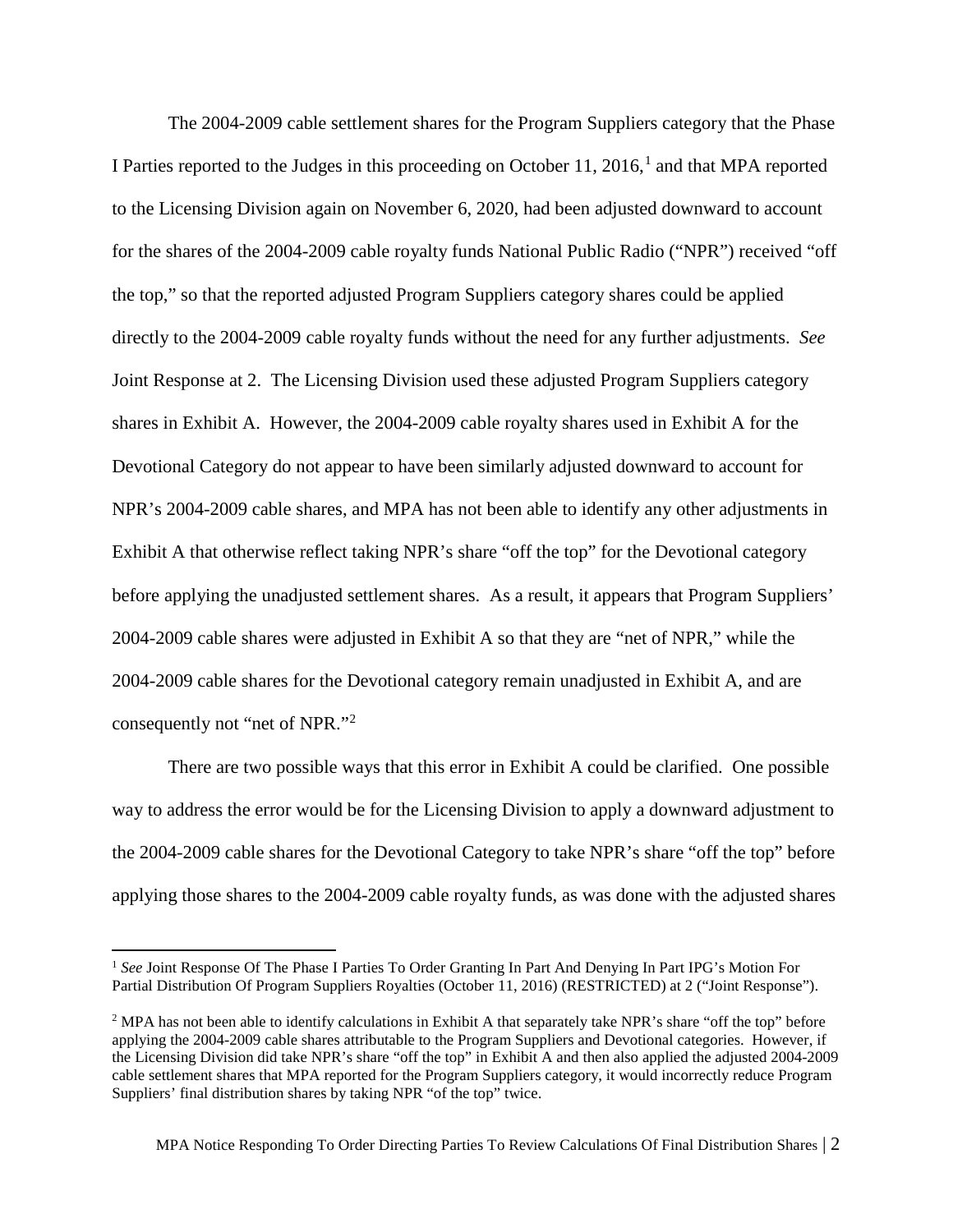MPA reported for the Program Suppliers category on November 6, 2020, and then apply the adjusted shares for both categories to the total royalty funds available for distribution. Another possible way to address the error would be for the Licensing Division to utilize unadjusted 2004- 2009 cable shares for both the Program Suppliers category and the Devotional category, and then revise its calculations to take NPR's share "off the top" for each of the 2004-2009 cable royalty funds before applying both the Program Suppliers and Devotional category's unadjusted settlement shares to the funds available for distribution. MPA defers to the Judges regarding which of these approaches would be the most appropriate and administratively efficient in this proceeding, and requests that the Judges provide direction to the parties and the Licensing Division regarding which approach should be applied in Exhibit A, and then order the Licensing Division to revise Exhibit A accordingly.<sup>[3](#page-2-0)</sup>

Separately, MPA notes that Exhibits A and B both suggest that pursuant to the partial distribution agreements that they executed with the Copyright Office, other Allocation Phase Parties who are not participants in this Phase II Proceeding collectively received more royalties in their partial or final distributions than they were entitled to receive for some of the royalty years at issue in this proceeding, and thus have a collective obligation to repay those overpaid royalties to the Licensing Division.<sup>[4](#page-2-1)</sup> MPA urges the Judges not to delay distribution of the portion of the 2004-2009 cable and 1999-2009 satellite royalty funds that are on reserve to the Phase II participants in this proceeding pending the recovery of royalties overpaid to the other

<span id="page-2-0"></span><sup>&</sup>lt;sup>3</sup> In an effort to ensure that the Licensing Division has all the information needed from MPA to apply either of these potential approaches, concurrent with this filing, MPA is supplying the Licensing Division with unadjusted 2004- 2009 cable settlement shares for the Program Suppliers category, which should be applied to the 2004-2009 cable funds after NPR's share is taken "off the top," if that calculation is preformed separately.

<span id="page-2-1"></span><sup>4</sup> *See* December 4 Order, Exhibit A, Cable 2004-2009 Summary Tab (showing negative values for the "Other" category for 2008 and 2009 cable); December 4 Order, Exhibit B, Satellite 1999-2009 Summary Tab (showing negative values for the "Other" category for 2000-2003 and 2005-2007 satellite).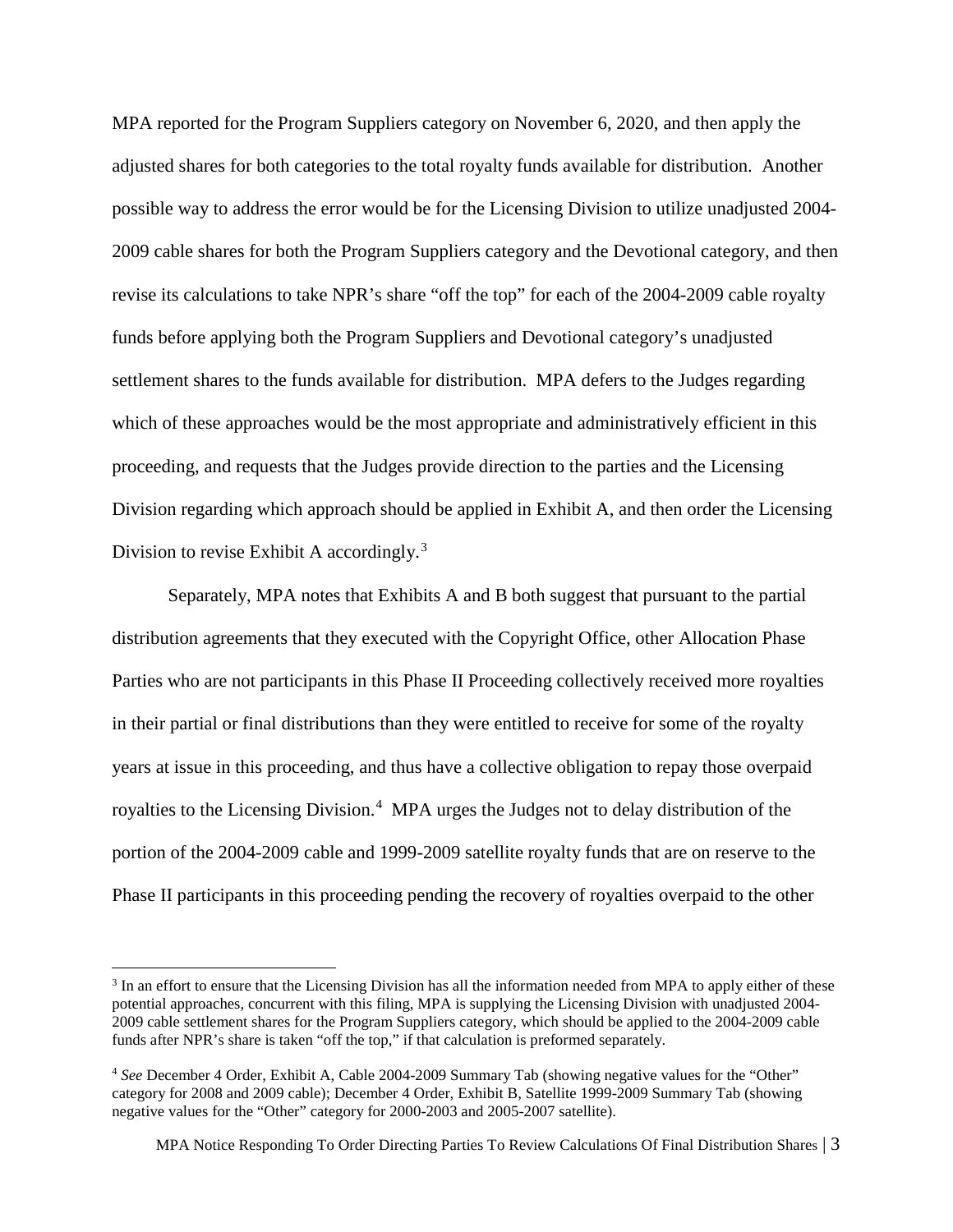Allocation Parties. There are no controversies as to the remaining royalties which have been on deposit with the Copyright Office for more than a decade (and for some royalty years, *decades*). MPA, Settling Devotional Claimants ("SDC"), and Independent Producers Group ("IPG"), the Phase II participants in this proceeding, should not be required to wait any longer to receive their respective shares of the 2004-2009 cable and 1999-2009 satellite royalties that remain on deposit, even as they wait for additional funds to be repaid by parties who are not Phase II participants. Accordingly, MPA urges the Judges to direct the Licensing Division to distribute the portion of the 2004-2009 cable and 1999-2009 satellite royalties that remain on reserve to the Phase II participants expeditiously, and, if possible, before the end of the calendar year.

Respectfully submitted,

#### **MPA-REPRESENTED PROGRAM SUPPLIERS**

**\_\_\_\_\_\_\_\_\_\_\_\_\_\_\_\_\_\_\_\_\_\_\_\_\_\_\_\_\_\_\_\_\_\_\_\_\_\_\_\_\_\_\_**

*/s/ Gregory O. Olaniran*

Gregory O. Olaniran D.C. Bar No. 455784 Lucy Holmes Plovnick D.C. Bar No. 488752 MITCHELL SILBERBERG & KNUPP LLP 1818 N Street N.W., 7th Floor Washington, D.C. 20036 Telephone: (202) 355-7817 Fax: (202) 355-7887 goo@msk.com lhp@msk.com

Dated: December 18, 2020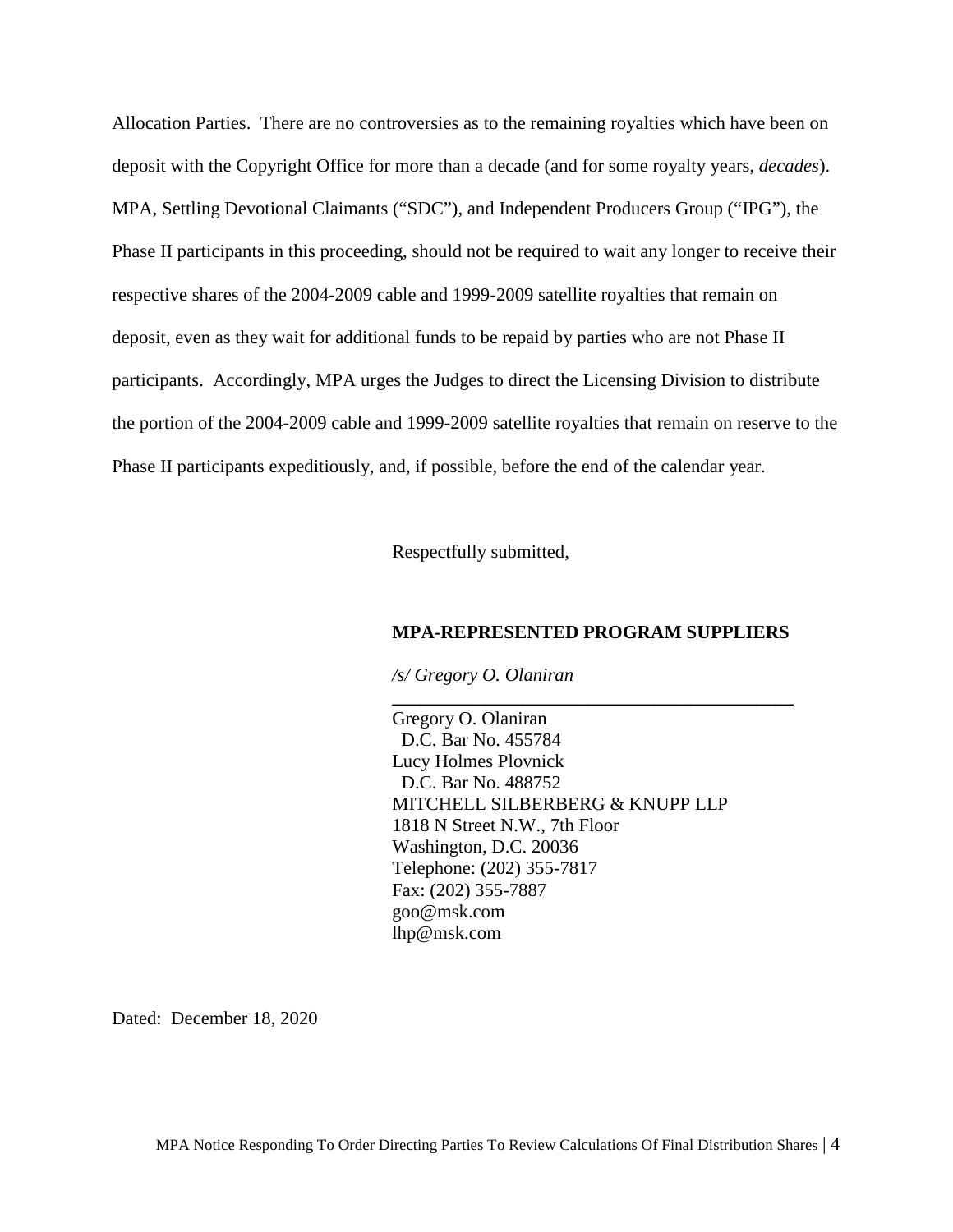## **CERTIFICATE OF SERVICE**

I certify that on December 18, 2020, I caused a copy of the foregoing to be served on all

parties registered to receive notice by eCRB by filing through the eCRB filing system.

*/s/ Lucy Holmes Plovnick*

\_\_\_\_\_\_\_\_\_\_\_\_\_\_\_\_\_\_\_\_\_\_\_\_\_\_\_\_\_

Lucy Holmes Plovnick